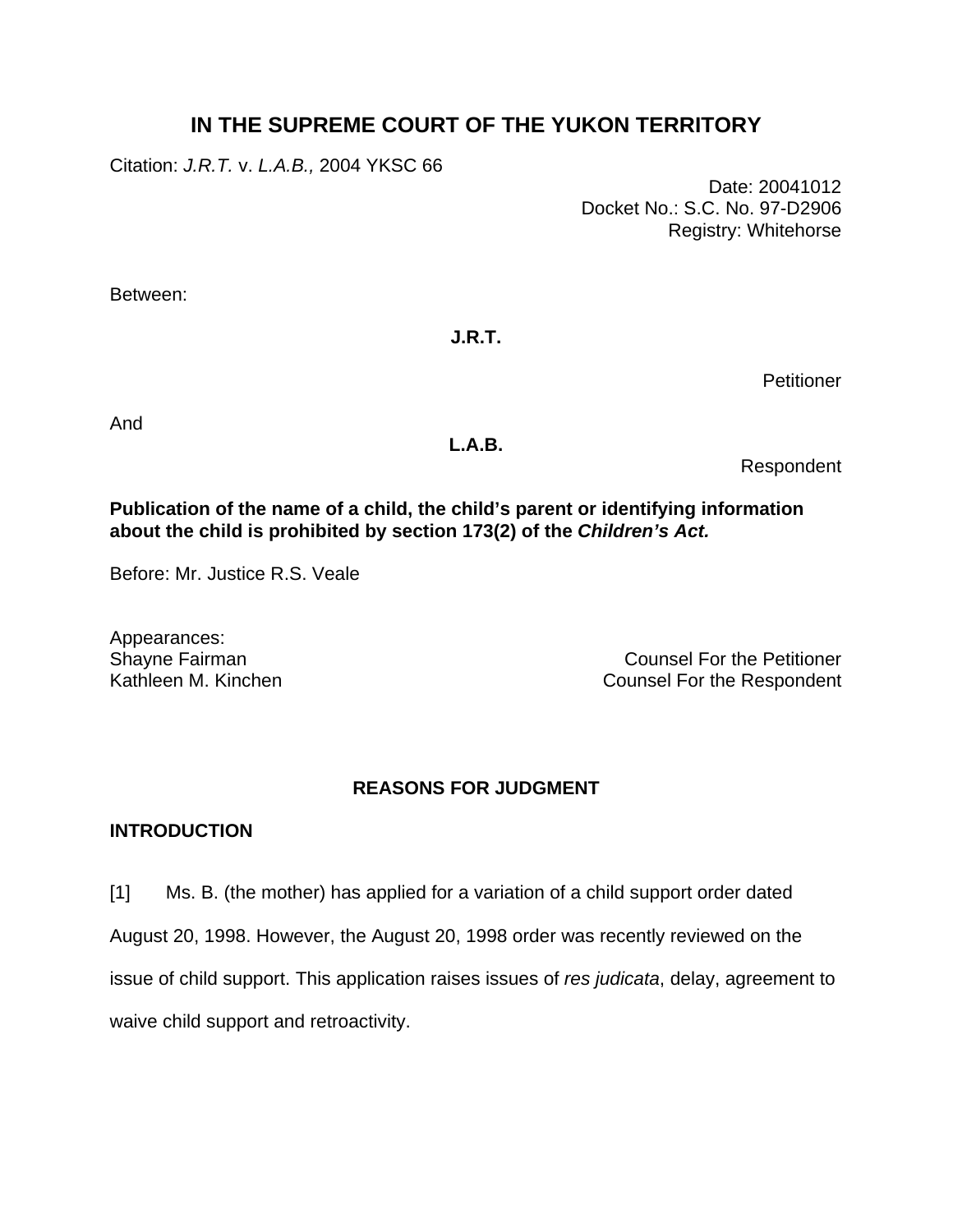#### **FACTS**

[2] The mother and Mr. T. (the father) were married on October 15, 1988, and they separated in October 1996. A child was born on August 11, 1989, and he is now fifteen years old.

[3] An interim order was filed on October 21, 1997, granting interim joint custody of the child to the father and the mother with the primary residence with the father. The mother was ordered to continue paying child support in the amount of \$300.00 per month. The mother was \$900.00 in arrears and that was to be deducted from her share of the sale of the matrimonial home.

[4] A divorce judgment was granted on August 20, 1998. A corollary relief order filed on that date continued the joint custody of the child with primary residence with the father. The arrears of child support, which had increased to \$2,700.00, were cancelled and it was agreed that the mother would pay no child support until September 21, 1999, in exchange for the transfer of the family home to the father. The issue of the child support to be paid by the mother was to be reviewed on September 21, 1999.

[5] This Court did not review the child support in September 1999 as the father and the mother reached a verbal agreement, the terms of which are disputed. It is not disputed that the parents agreed to share custody of the child from September 1999 to September 2002.

[6] The father said it was agreed that neither parent would pay support to each other during this period as the mother was adamant that she not pay any further child support to the father.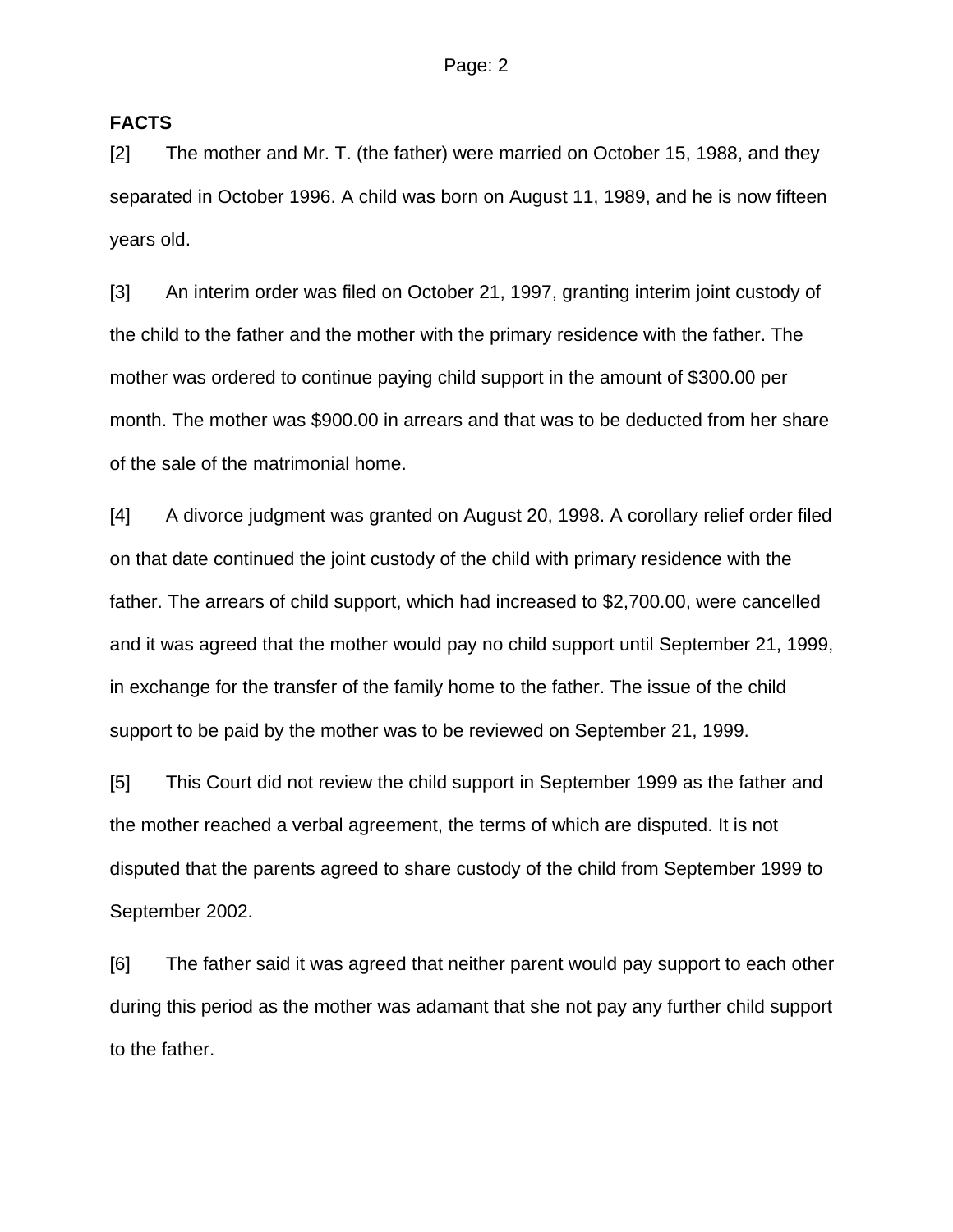[7] The mother states that there was no agreement to forgo child support. She now claims child support from January 1, 2001 to December 31, 2001 and for August 2002. During the September 1999 to September 2002 period, the mother established another relationship. There is a daughter from this relationship and the mother remained at home to look after her. In her affidavit filed March 12, 2001, she stated that "Due to my continuing care for [my daughter], I do not anticipate returning to full-time employment in the near future".

[8] In her affidavit filed June 1, 2004, however, she stated that "Commencing January 2001, I began actively seeking employment".

[9] The mother did not earn an income between January 1, 2001 and December 31, 2001. However, she started a childcare business from her home in November 2001 and was able to earn an income as of January 2002.

[10] I am unable to make a finding of fact on the conflicting affidavits of the parties as to whether there was an agreement to not pay child support during the period of shared custody. That appears to be unnecessary, as I will discuss later.

[11] On March 12, 2001, the mother filed an application to vary the corollary relief order of August 20, 1998. In that application, she sought shared custody of the child alternating on a weekly basis and child support commencing January 1, 2001.

[12] On March 20, 2001, the father filed an application to vary the August 20, 1998 corollary relief order. The father sought sole custody of the child and child support.

[13] Both applications were heard on May 20, 2001. The Court ordered that the matter be placed on the trial list and recommended a custody and access report.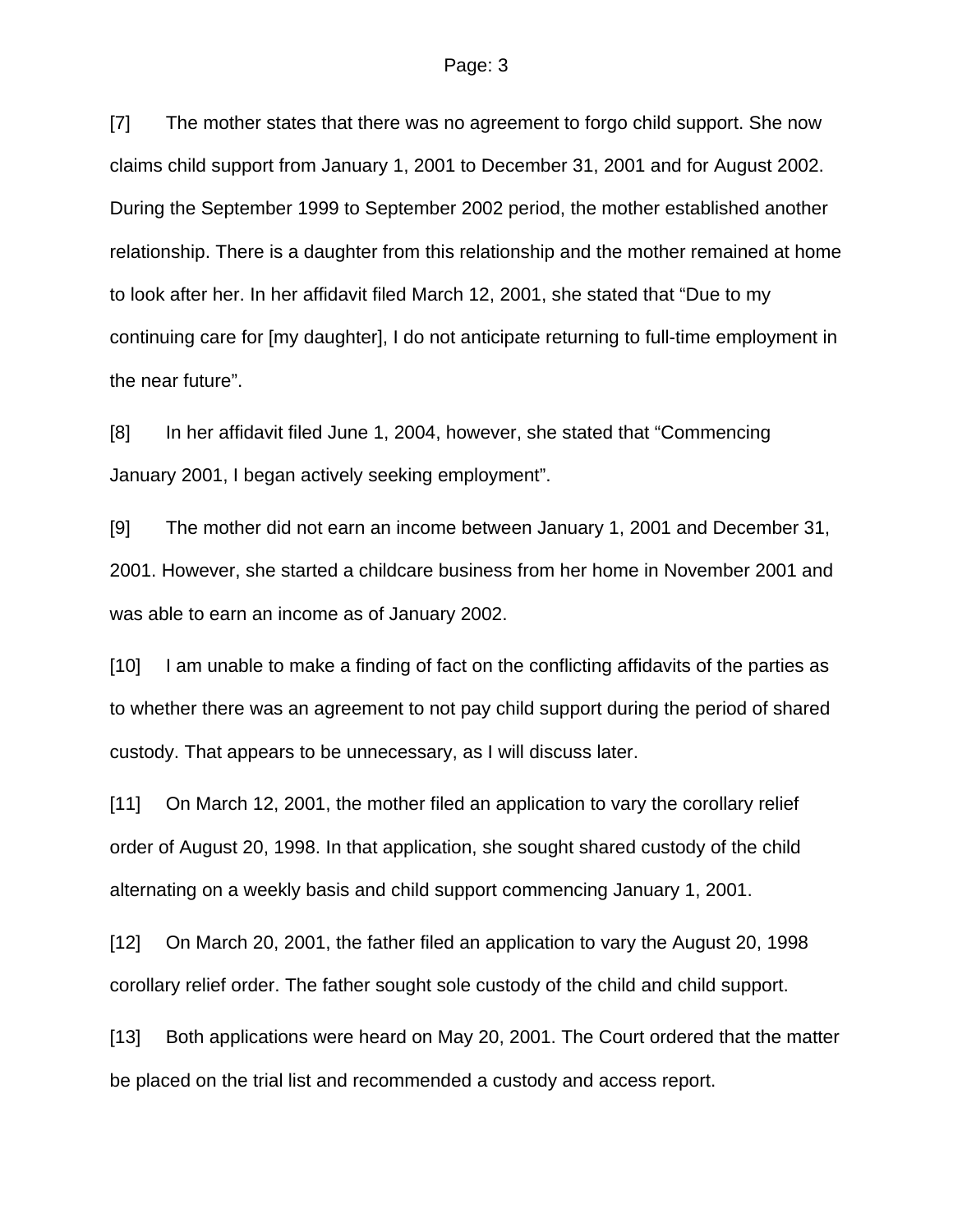#### Page: 4

[14] There were no further proceedings until the custody and access report was filed on June 19, 2001. The parties then commenced negotiations based upon the custody and access report but no agreement was reached until July 2002.

[15] It appears that in July 2002, the parties reached a less than amicable agreement whereby the mother's home became the primary residence for the child and the father became the access parent. The father subsequently moved to British Columbia in October 2002.

[16] The dispute did not return to court until May 2003 when the father brought an application to vary the August 20, 1998 order. He applied for a joint custody order without primary residence designation, specified generous access and child support after a determination of the residential and access arrangements for the child.

[17] On May 27, 2003, I ordered joint custody of the child, no primary residence designation, specified access and child support of \$385.00 per month commencing April 1, 2003, payable by the father. It appears that the father has paid child support since September 2002 just before he left for British Columbia. The father also pays the costs of access from British Columbia. I note that the cross-applications of March 2001 were referred to in submissions made on May 27, 2003, but no specific claim was put forward by either parent relating to the March 2001 applications.

[18] This brings us to the present application of the mother to vary the August 20, 1998 order to obtain child support from January 1, 2001 to December 31, 2001 and for August 2002.

[19] Counsel for the mother states that in May 2003 she and the mother decided not "to muddy the waters" with the child support claim from March 2001. Counsel for the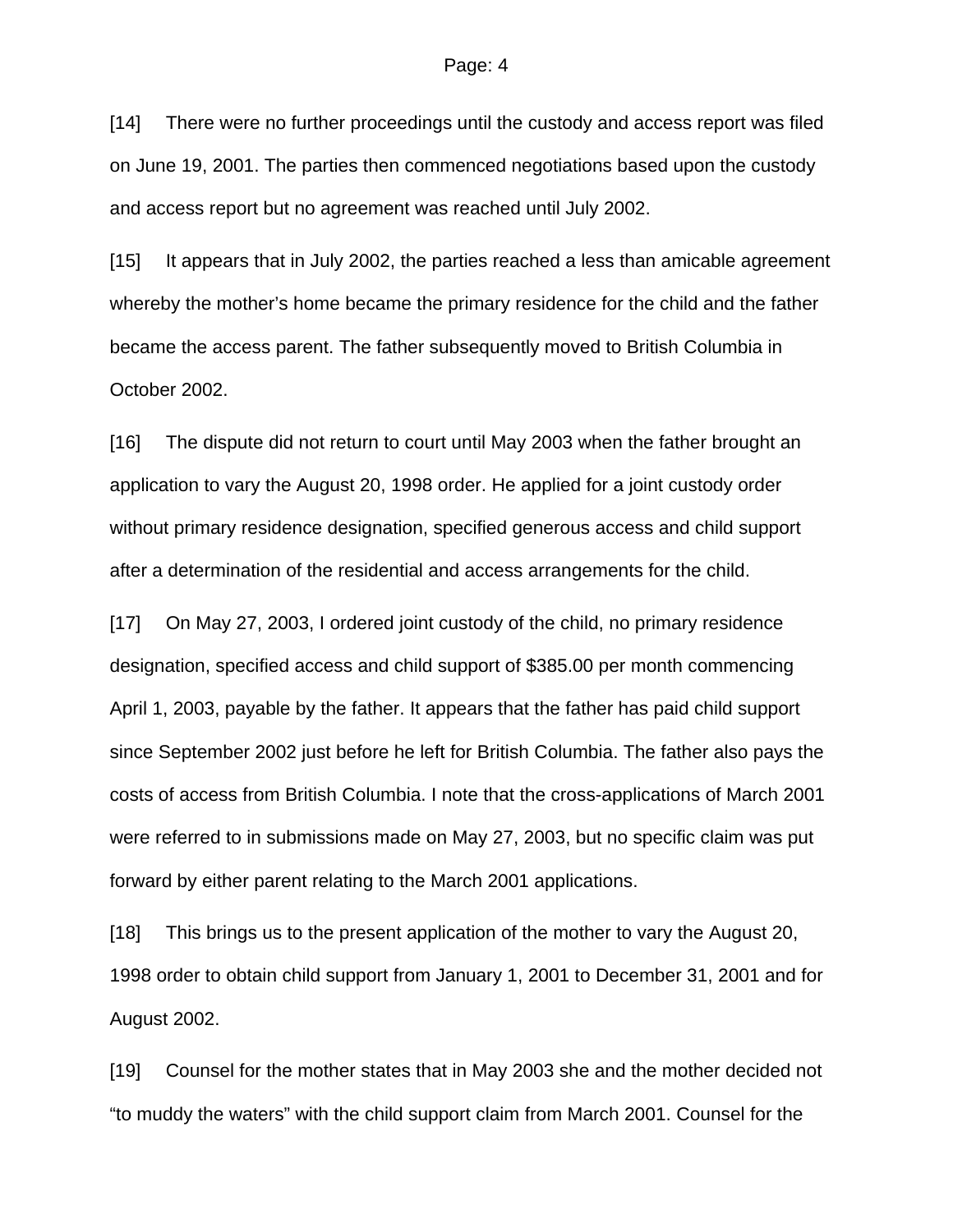mother takes responsibility for the delay between May 2003 and September 4, 2004, when this application was heard.

[20] I find that the mother was staying at home with her child as a matter of choice. In 2000, she earned \$5,782.00 from employment insurance benefits. In 2001, she earned approximately \$4,284.00 in gross business income which resulted in no income after deduction of expenses. In 2002, she earned \$9,761 from her childcare business.

[21] I also find that the father did earn a higher than usual income in 2001 through a contract in Inuvik. He normally earned in the range of \$44,000.00 but he jumped to \$65,803.00 in 2001.

[22] The father's income in 2000 was \$36,641.00 and in 2002 it was \$44,947.00. His average income for the years 2000, 2001 and 2002 was \$49,130.00.

[23] The father states that he and his current spouse were involved in a serious motor vehicle accident in March 2002. He has been the primary income earner until April 2003 when his wife returned to work on a full time basis. He pays all the costs of transportation for access of one week each Christmas, spring break every year and five weeks each summer. That is a significant financial burden.

### **ISSUES**

[24] There are two issues to consider:

- Issue 1: Are there any legal principles that should be applied to prevent this child support claim from proceeding?
- Issue 2: Should there be a child support order on the merits for the father to pay the mother for 2001 and August 2002?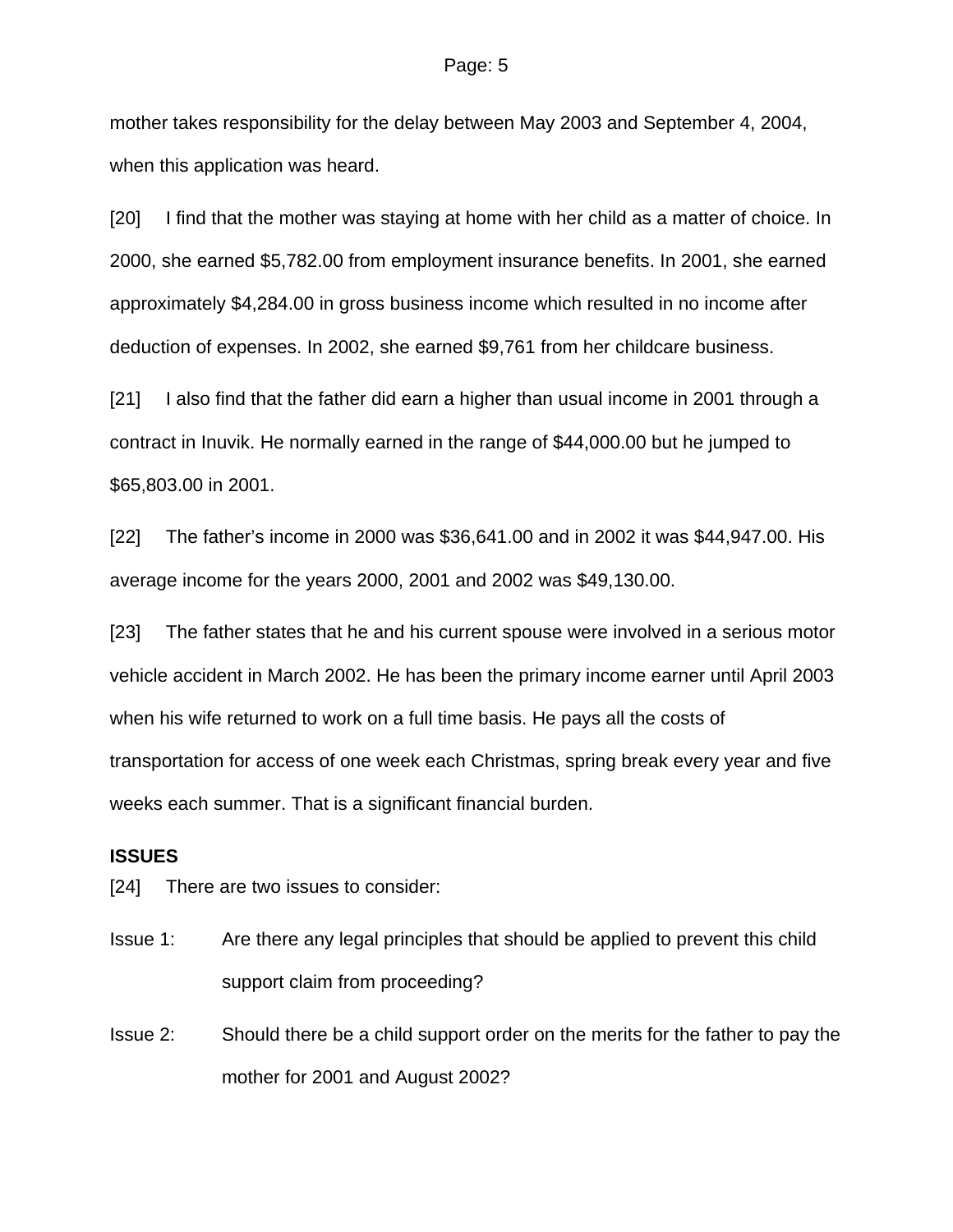#### **THE LAW**

[25] There is a long-standing principle of law called *res judicata.* Simply put for this context, it means that no party is entitled to raise an issue that should have been raised in previous litigation. The purpose of the principle is both to ensure that there is an end to litigation and that a party is not subjected to litigation on the same issue more than once.

[26] There is also a principle of law that a party may lose a right by not pursuing it diligently through neglect or delay.

[27] However, it is clear that in the modern law of child support the right to child support is the right of the child, not the parent. Thus, the child's right cannot be waived, bargained away or lost by neglect. The Court is always free to intervene to determine the appropriate level of support for a child. See *Richardson* v. *Richardson,* [1987] 1 S.C.R. 857 at 869 – 70 and *S.(L.)* v. *P.(E.)* (1999), 175 D.L.R. (4th) 423 at para. 58 (B.C.C.A.).

[28] The father's counsel has raised the issue of retroactivity. An order will be considered retroactive when the commencement of the child support pre-dates the filing of the application or giving notice of the claim. The *Divorce Act,* R.S.C. 1985, c.3 (2nd Supp.), permits retroactive child support orders. See *Darlington* v. *Darlington*  $(1997)$ , 32 R.F.L.  $(4^{th})$  406 (B.C.C.A.).

[29] Section 9 of the federal Child Support Guidelines provides for factors to be considered where the parents have shared custody of a child, which prevailed in 2001 and most of 2002. It states: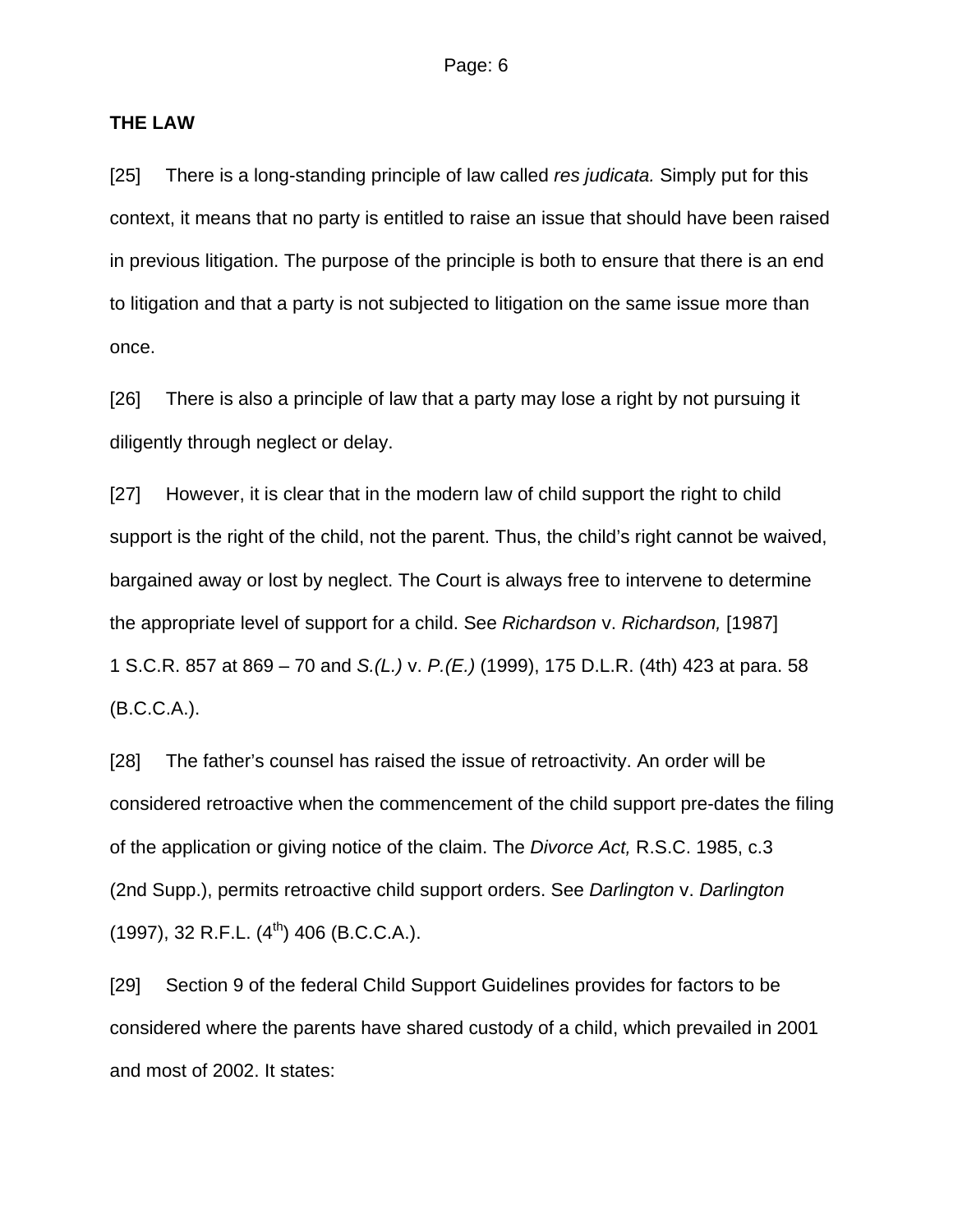## **Shared custody**

**9.** Where a spouse exercises a right of access to, or has physical custody of, a child for not less than 40 per cent of the time over the course of a year, the amount of the child support order must be determined by taking into account

- (a) the amounts set out in the applicable tables for each of the spouses;
- (b) the increased costs of shared custody arrangements; and
- (c) the conditions, means, needs and other circumstances of each spouse and of any child for whom support is sought.

## **DISCUSSION:**

## **Issue 1: Are there any legal principles that should be applied to prevent this child support claim from proceeding?**

[30] Counsel for the father submits this claim for child support is a new claim that should have been raised at the application of the father in May 2003. This would have the advantage of considering the claims all in one hearing and giving the father some certainty.

[31] Counsel for the mother responds that notification was given in her application of

March 12, 2001, and that the mother never abandoned her claim. She submits that

custodial matters were more pressing and the mother had every intention to pursue child support.

[32] In submissions before me, neither counsel referred to the fact that the issue had already been ordered to the trial list on May 20, 2001. Neither counsel requested that the matter go to trial now. It is my impression that counsel were implicitly consenting to have the child support issue proceed by a variation application on affidavits rather than a full trial.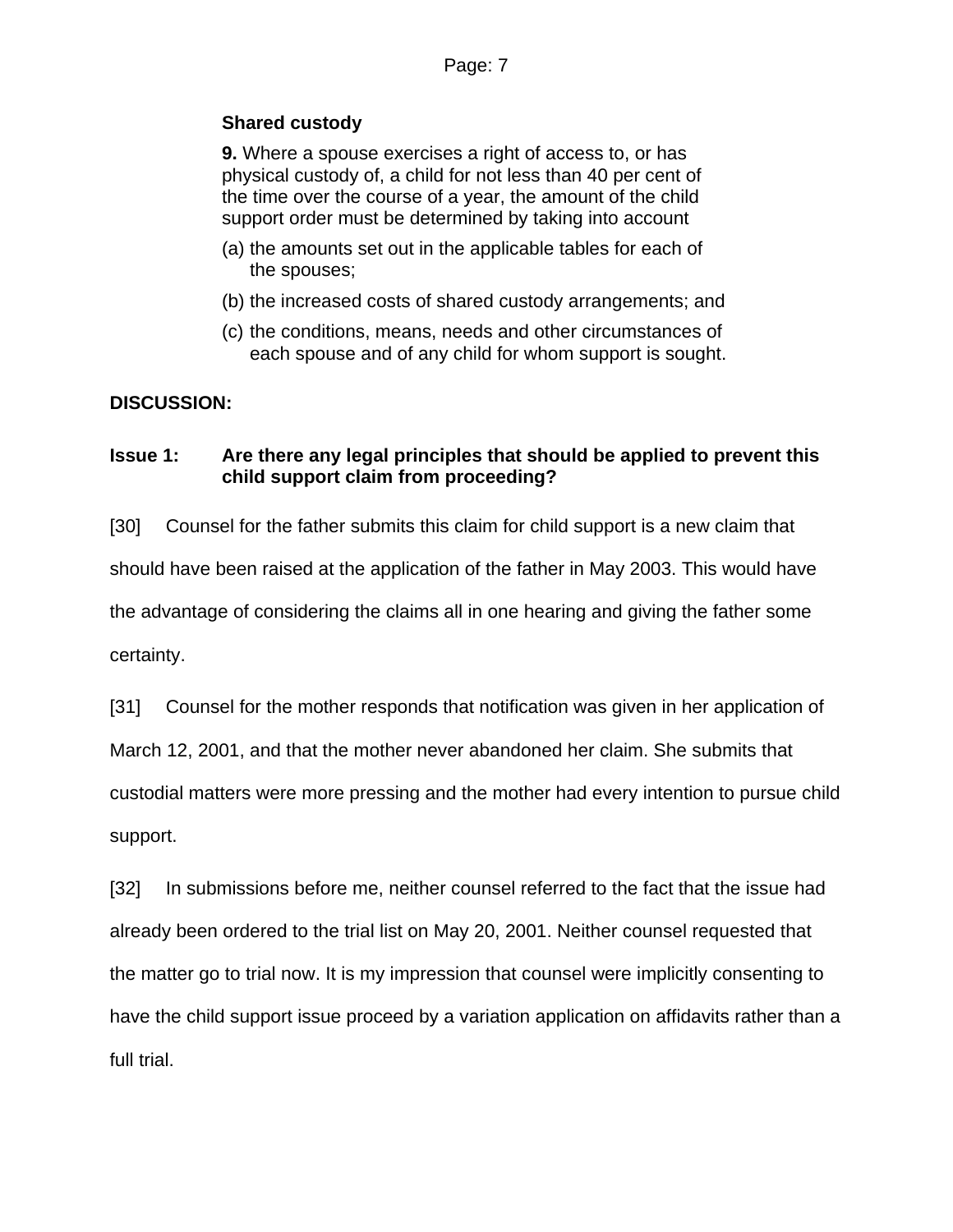[33] I am of the view that there is no legal principle preventing this child support application from being heard. It is the claim of the child and although there has been delay in bringing it forward, it should not be visited on the child. Further, the father had notice of the claim during the relevant period. On account of that notice, it cannot be considered to be a retroactive claim. The order of May 20, 2001, putting the child support claim on the trial list, effectively kept the matter alive. Arguably, the father may have assumed the issue was not going to proceed. However, the law is clear that the principles of *res judicata*, delay and waiver do not apply to child support claims. Thus, even a finding that the mother agreed not to claim child support for the period in question (which finding I have not made) would not prevent the claim from being considered.

#### **Issue 2: Should there be a child support order on the merits for the father to pay the mother for 2001 and August 2002?**

[34] I have found that the mother chose not to earn income in 2001 and accordingly it is appropriate to impute some income to her for 2001. I am going to impute an income of \$9,000.00 which would result in an average income of \$8,181.30 for the years 2000, 2001 and 2002.

[35] The father, on the other hand, had an income that varied considerably but averaged \$49,130.00.

[36] In my view, section 9(c) of the Child Support Guidelines should apply as the father and the mother were sharing the custody of their son on a relatively equal basis in 2001. Applying their respective incomes to the basic table amount, the mother would not pay any child support to the father. The father would pay \$420.00 per month to the